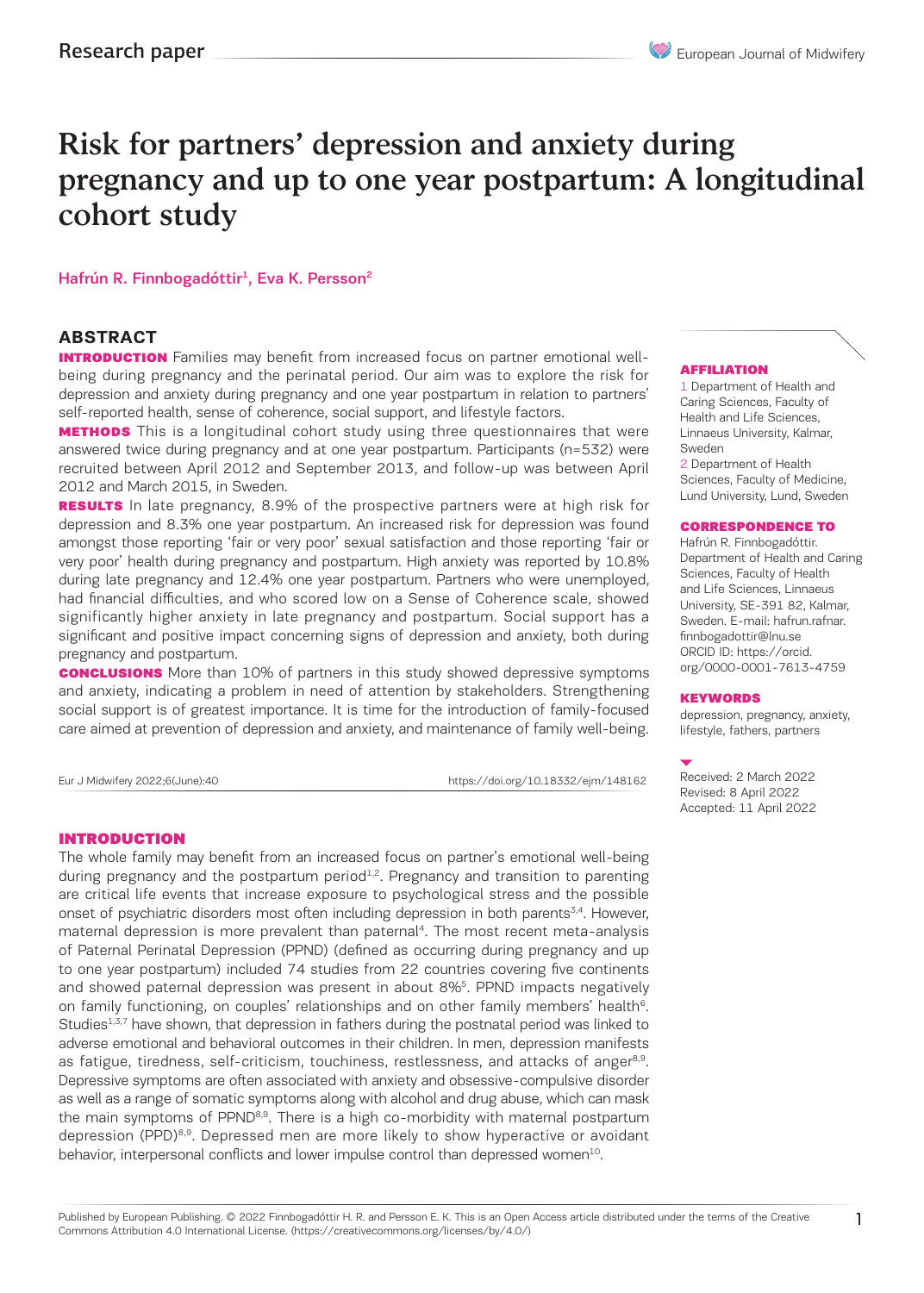PPND is not an official psychiatric disorder and has no basis in any diagnostic manual unlike PPD which is codified in DSM-511. PPND has not received the same attention as maternal PPD within the research community and the body of published studies is still growing. It is known, however, that a significant number of fathers experience anxiety and depression during the perinatal period<sup>6</sup>. Persson and Kvist<sup>12</sup> showed a correlation between high levels of anxiety and increased risk for depression for both mother and father. An earlier publication, from the same project as the present study, showed that about one in ten prospective fathers/ partners reported a high risk for depression and almost 9% had high anxiety in early pregnancy<sup>13</sup>. Sleeping difficulties and life-style factors such as smoking and the hazardous use of alcohol were reported in that study as determinants for risk for depression, as were socioeconomic factors such as being in financial distress and being unemployed<sup>13</sup>. It has been shown that a low Sense of Coherence (SOC), which reflects a coping capacity of individuals to deal with everyday life stressors during pregnancy, also increases the risk for depression during the perinatal period $13-15$ . Social support has been shown to be of importance for mothers' levels of postnatal depressive symptoms<sup>14,16</sup>. Therefore, we find it important to explore not only the risk for depression and anxiety but also to examine partners' social support during the perinatal period. Previous studies on this important topic are relatively scarce.

The aim of this study was to explore the risk for depression and anxiety during pregnancy and up to one year postpartum in relation to partners' self-reported health, Sense of Coherence, social support and lifestyle factors.

#### **METHODS**

#### **Setting and participants**

The present study has a longitudinal design with data from late pregnancy to one year postpartum and is a continuation from earlier published research from the same cohort $13$ . The inclusion criteria were all partners (irrespective of gender) of pregnant women who were literate in Swedish or English.

The participants lived in an ethnically diverse region in southern Sweden and were recruited at 19 Antenatal Clinics (ANC) between April 2012 and September 2013 when accompanying their pregnant partner at registration in early pregnancy. Five of the ANCs are private care services and one ANC provided specialized care for complicated pregnancies and one unique facility which supports women with a history of drug abuse. Seven ANCs were situated in a multicultural, industrial city, four in a university city and six in smaller municipalities. Fathers/partners who satisfied the inclusion criteria were asked to participate and were recruited at the first visit to ANC at the same time as the pregnant women were recruited to a parallel study (completely independent), which has been reported earlier<sup>17</sup>. Further details regarding recruitment and setting are described in detail in an earlier published article<sup>13</sup>.

#### **Data collection**

The data were prospectively collected between April 2012 and March 2015. A poster with information about the study was posted on the wall in the waiting room at the ANCs. Eighty-two midwives helped with the recruitment. If the partner was interested in taking part in the study, the midwife presented verbal and written information and written informed consent was obtained; the first (Q1) of three questionnaires was then completed $13$ . The second (Q2) and the third (Q3) questionnaires were sent by regular mail to the postal address stated by the study participant on the consent form. Q2 was sent between gestational weeks 33–36 and Q3 approximately one year postpartum.

#### **The questionnaires**

All data in this study are based on self-administered questionnaires: Q1, Q2 and Q3. The questionnaires consist of sociodemographic and lifestyle variables (employment and economy were covered in Q1 and Q3) and self-reported health (covered in all questionnaires) was measured using a question from the Short Form Survey (SF-36) instrument<sup>18</sup>, which measures an individual's general state of health. Several other validated instruments were incorporated and are seen below. The number of questions in Q1 was 95, including thirteen questions from the instrument Sense of Coherence (SOC-13)<sup>19</sup> which were used only in Q1. Q2 included 54 questions (SOC-13 and demographic questions excluded), and Q3 had 57 questions.

#### **Sociodemographic, lifestyle variables and selfreported health**

The sociodemographic variables used in the present study were age, partner's parity, education level, employment status, language spoken at home, financial difficulties and the SOC-13 instrument<sup>19</sup>. The lifestyle variables used are smoking, use of alcohol measured by Alcohol Use Disorders Identification Test (AUDIT)<sup>20</sup>, physical activity, sleeping difficulties and sexual satisfaction. Self-reported health is measured by the first question from the Short Form Survey  $(SF-36)$  instrument<sup>18</sup>.

#### **Instruments measuring lifestyle variables and selfreported health**

Short Form Survey (SF-36) which is a validated and tested instrument, was used to measure self-reported health $18$ . The first question in SF-36 was used and is as follows: 'In general, would you say your health is (check one): 1) excellent, 2) very good, 3) good, 4) fair, or 5) poor?'.

AUDIT was used to measure drinking behavior<sup>20</sup>. AUDIT is a validated instrument for estimating risk use of alcohol. AUDIT consists of 10 items with statements on a 5-point Likert scale (0–4). The possible total score is between 0 and 40. For men, the cut-off points for 'dangerous use' of alcohol is ≥8 and for 'hazardous use of alcohol' ≥2020.

The SOC instrument<sup>19</sup> was used to measure the salutogenic concept of sense of coherence. The SOC instrument tries to explain why some people become sick under stress while others stay healthy. The SOC instrument exists in a 29-item version and in a short version with 13 items. Regardless of age, gender, ethnicity and nationality, a high score is strongly related to perceived good health. The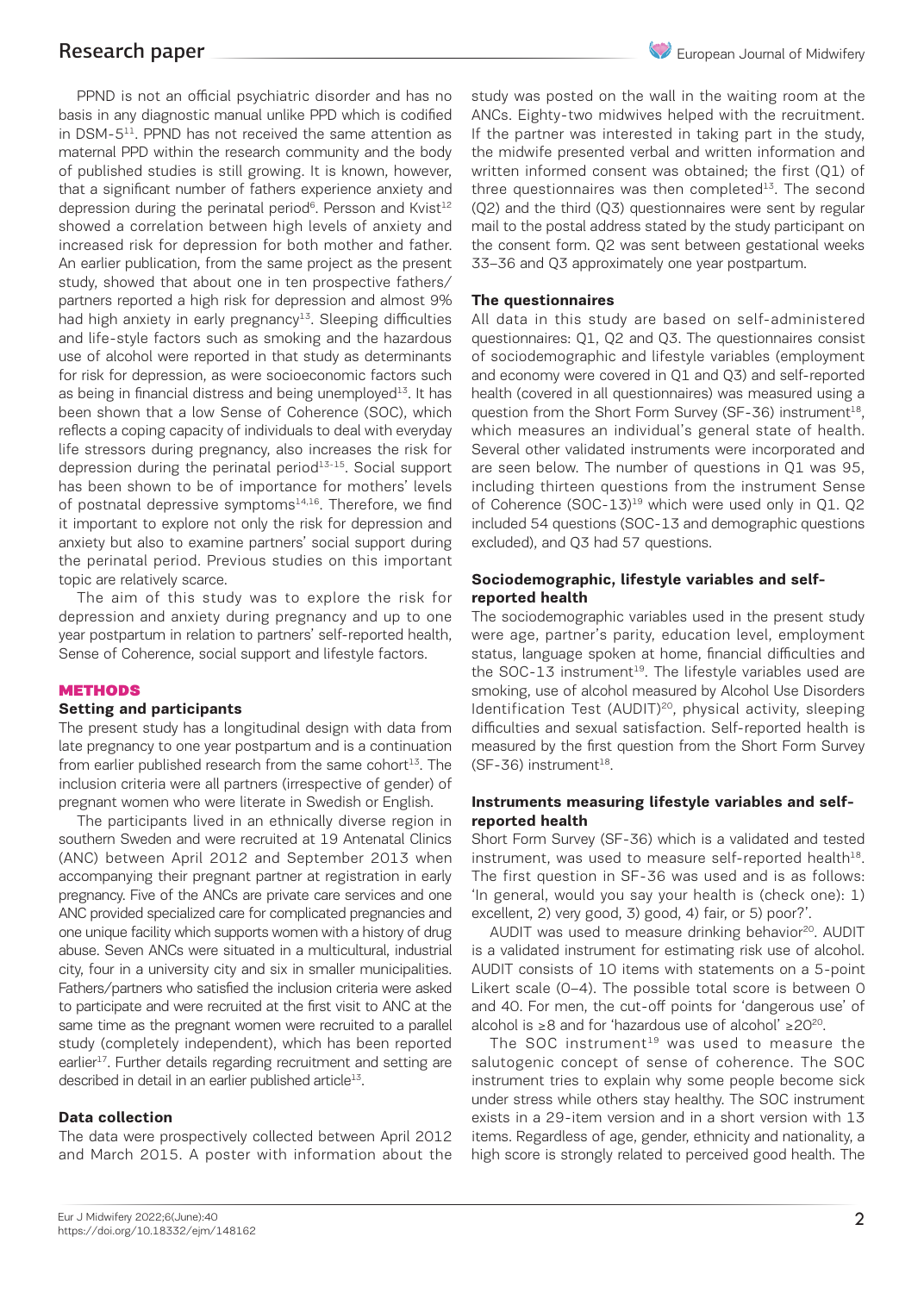European Journal of Midwifery

SOC-13 instrument, used in our study, is a reliable and valid instrument<sup>19</sup>.

## **Outcome variables**

Risk for depression in early and late pregnancy and at one year postpartum was measured using the Edinburgh Postnatal Depression Scale (EPDS)<sup>21</sup>. Anxiety was measured using the State version of State-Trait Anxiety Inventory  $(STAl)$  instrument<sup>22</sup>.

The EPDS instrument $21$  is a reliable and well validated instrument developed for measuring risk for postnatal depression and was originally developed for mothers. In recent years, the EPDS instrument has also been used for men<sup>23,24</sup>. The EPDS instrument consists of 10 items with statements on a 4-point Likert scale (0–3). Possible scores are between 0 and 30 and a higher score means a higher risk for postnatal depression $^{21}$ .

The STAI state instrument<sup>22</sup> is a reliable and well validated instrument for measurement of anxiety 'just now'. The STAI instrument exists in two versions, State and Trait. The Trait version measures anxiety in general and the State version measures anxiety 'just now'. The STAI state version, used in our study, consist of 20 items and has statement on a 4-point Likert scale (1–4). Possible scores range between 20 and 80. Higher score means higher level of anxiety<sup>22</sup>.

### **Classification of variables**

Education level was dichotomized into two groups: 'high' (education including college /university) and 'low' (basic education and high school). Employment status was dichotomized as being 'employed' (including parental leave and studying) or 'unemployed' (including sick leave and on welfare benefit). The SOC score was dichotomized using the first quartile of the distribution as a cut-off value (SOC ≤64 and SOC >64)25. The SOC score was only computed for those who responded to all thirteen items.

The question for self-reported health was: 'How is your health in general?'. The answers were dichotomized into 'generally good' and 'fair or very poor'. Hazardous use of alcohol was calculated according to Saunders et al.<sup>20</sup> AUDIT and dichotomized to 'yes' or 'no'. In this study scores of ≥20 were used as the cut-off point. Sleeping difficulties, was dichotomized as 'adequate sleep' when answers were 'no disturbance' and 'rarely any disturbance of sleep' and 'lack of sleep' when answers were 'disturbance sometimes or very often'. The category, sexual satisfaction, was dichotomized into two groups: 'fair or very poor' (if sex had not occurred in the past year or experienced sex as being 'pretty or very poor') and 'fair or very good' if reported as 'good or very good'. Social support was accessed with four questions: 1) 'Do you experience support from your partner during the pregnancy?', with options 'to a very great extent', 'to a great extent', 'to a small extent', and 'not at all'; 2) 'At this stage of pregnancy, have you experienced the support from your mother?'; 3) 'At this stage of pregnancy, have you experienced the support from your father?'. Question 2 and 3 had additionally an answer alternative to the first question for social support which was 'not a life/not interest'; and

4) 'Is there anyone else in your environment that you feel you are supported by right now?', with responses 'friends', 'siblings', 'colleague(s)', 'other', and 'nobody'.

In a previous study<sup>13</sup>, cut-off point of ≥10 on the EPDS scale for partners was chosen to represent the presence of symptoms of depression. Thus, in the present study, partners with an EPDS score <10 were considered at low risk for depression and partners with an EPDS score ≥10 were considered at high risk for depression. The total EPDS score was computed only for those who responded to all ten questions. In the current study, as in the first study from this material<sup>13</sup>, cut-off point for the STAI instrument was a score of ≥44 which indicated high anxiety, and normal anxiety was indicated by a score<44.

#### **Statistical analysis**

Descriptive statistics were used for prevalence reporting. Cochrane's Q-test was used to test for differences in partners' risks for depression and anxiety at all three time points corresponding to the administration of Q1, Q2 and Q3. Chi-squared analysis was used to explore possible differences between partners with low and high risk for depression and partners with normal and high anxiety levels for sociodemographic variables, self-reported health, lifestyle factors, SOC-13, and social support. Friedman's test was used to determine if there was a significant difference in perceived 'social support' from baseline in early pregnancy to one year postpartum (Q1–Q3). Correlation tests with Spearman's correlation (ρ) were performed on the risk for depression (the EPDS instrument) and anxiety (the STAI state instrument). A weak relationship was defined as 0.1–0.3, a moderate as 0.3–0.5 and a strong relationship as >0.5. Statistical significance was accepted at p<0.05. The statistical analyses were performed using the Statistical Package for Social Sciences (SPSS) version 27.0 for Windows.

#### **Ethical considerations**

According to the principles laid out by the World Medical Association Declaration of Helsinki, the research carried out in this study was justified $26$ . The participants were given full information about the content of the study and informed written consent was obtained before participation. Approval was given by the Regional Ethical Review Board of Southern Sweden (Date and number: 2012/34).

#### RESULTS

Of a total cohort of 532 partners (only three were females) who participated in the previously reported study at baseline<sup>13</sup>; the response rate was 49% for Q2 in late pregnancy and 31% for Q3 at one year postpartum (Figure 1). The final drop-out was almost 69% from baseline. Dropout mostly consisted of returned questionnaires because the recipients were no longer at their given address or the questionnaire was not returned at all.

Drop-out analysis showed that those who completed the study by answering Q3 had a statistically higher level of education, were employed, had no financial distress, spoke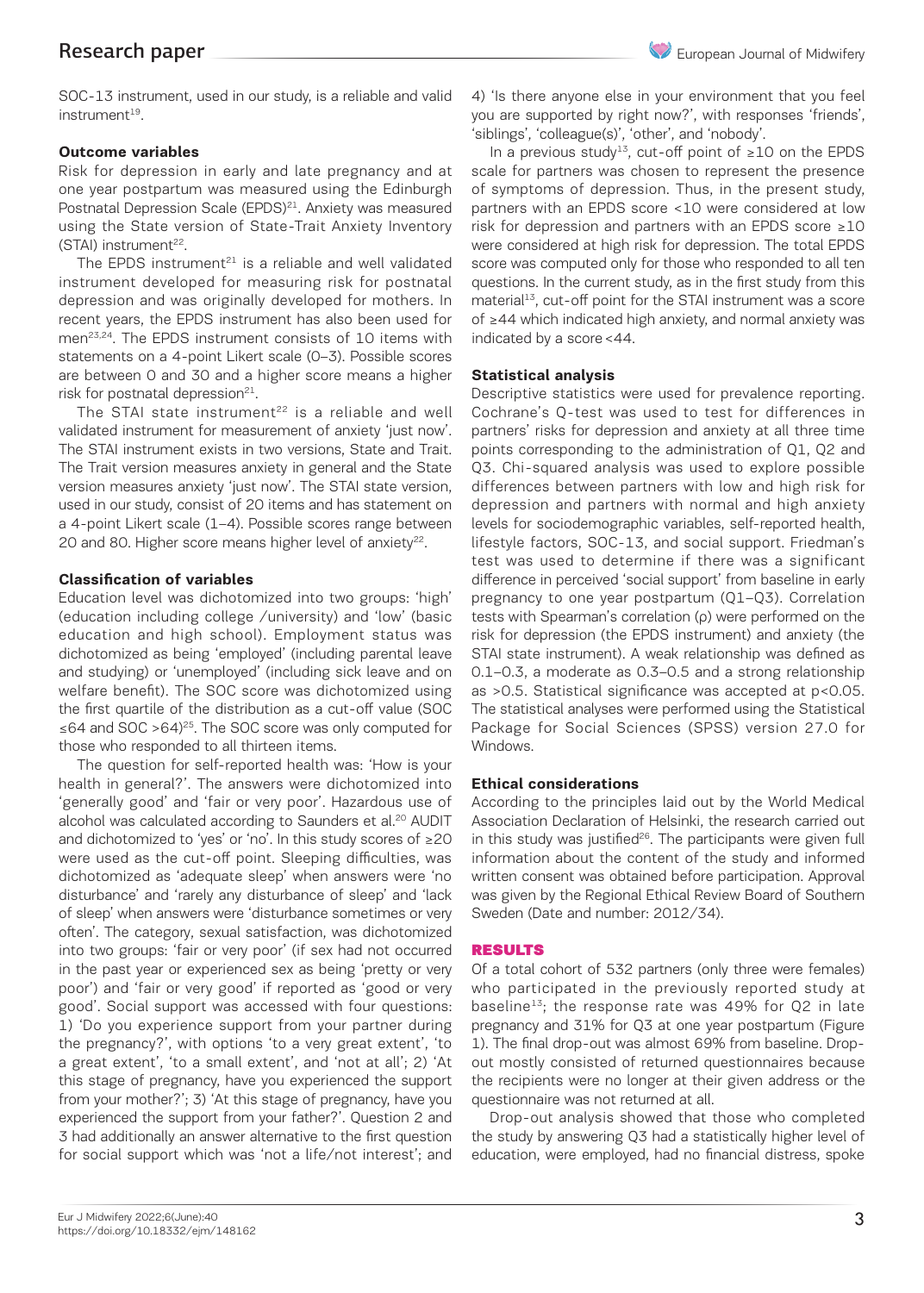

*Figure 1. Flowchart over recruitment and received answers from questionnaires (Q1–Q3) and internal drop-out and internal drop-out*

Swedish at home, and were non-smokers and alcohol users (Table 1).

#### **Risk for depression**

In late pregnancy, 8.9% of partners showed a high risk at Q2 and Q3 had a statistically significan for depression, and at one year postpartum, 8.3% had a or depression, and at one year pestpartam, e.e. is not depression. There we had a starting the starting of the starting of the starting of the starting in the starting of the partner determined that there were no statistically significant differences in the proportion of partners with a high risk for depression at the three time-points (Q1=9.8%). The results **Anxiety**<br>Cable 2. Sociole and partners who remained and partners who remained and partners who remained and partners who from Q1 are presented in an earlier cross-sectional study $13$ .

#### **Associations between risk for depression and lifestyle variables and self-reported health Characteristics Total Drop-out**

Partners with a high risk for depression belonged significantly more often to the group of unemployed and the group who reported financial difficulties, during late pregnancy but not one  $A$ year postpartum. The group of unemployed at baseline was 9.0% and 4.3% one year postpartum (results not presented).

During pregnancy, those who were unemployed measured low on SOC scores, and in late pregnancy when they answered Q2, they had a high risk for depression (Table 2).

Partners who reported their health as 'fair or very poor' at Q2 and Q3 had a statistically significantly higher risk for depression. There was a significantly higher risk for depression if the partners had sleeping difficulties both in late pregnancy and at one year postpartum (Table 3).

#### **Anxiety**

During late pregnancy, 10.8% of the partners reported high anxiety and 12.4% at one year postpartum. A Cochrane's Q-test showed that there was no statistically significant difference between partners' high level of anxiety at the **Answered Q3 pa** three time points for the questionnaires (Q1=8.9%). *throughout the study and answered Q3 (N=532)\**

#### **Associations between risk for anxiety and lifestyle variables and self-reported health**

Partners, with low education level were unemployed, had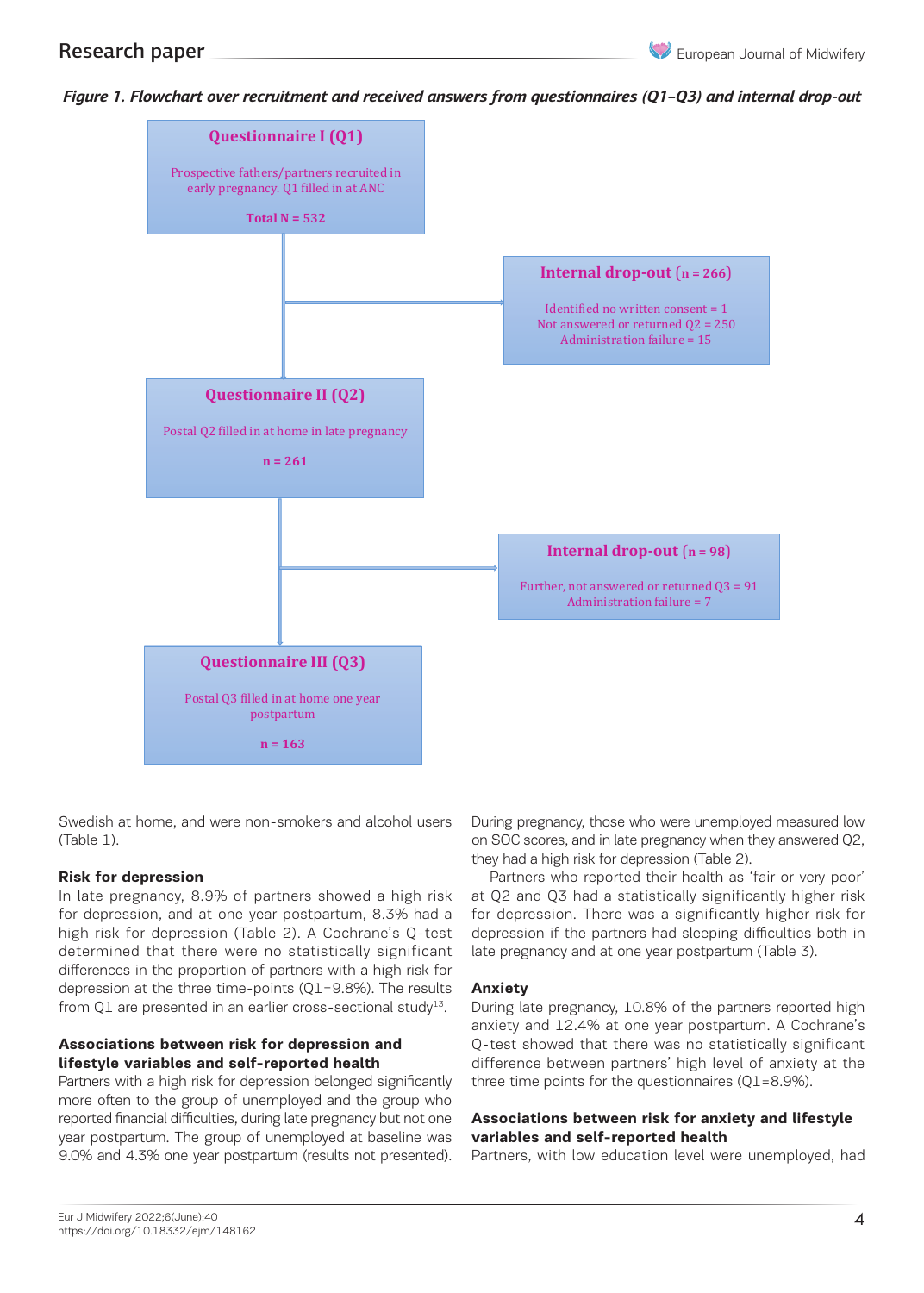## *Table 1. Sociodemographic differences between drop-out and partners who remained throughout the study and answered Q3 (N=532)\**

| <b>Characteristics</b>          | <b>Total</b><br>n(%) | <b>Drop-out</b><br>n(%) | <b>Answered Q3</b><br>n(%) | $p^a$   |
|---------------------------------|----------------------|-------------------------|----------------------------|---------|
|                                 | 532 (100)            | 372 (69.9)              | 161 (30.1)                 |         |
| Age (years)                     |                      |                         |                            | 0.136   |
| $18 - 25$                       | 61 (11.5)            | 48 (12.9)               | 13(8.1)                    |         |
| $26 - 34$                       | 180 (33.8)           | 125 (33.6)              | 55 (34.4)                  |         |
| $31 - 35$                       | 188 (35.3)           | 135 (36.3)              | 53 (33.1)                  |         |
| $\geq 36$                       | 103 (19.4)           | 64 (17.2)               | 39 (24.4)                  |         |
| <b>Parity</b>                   |                      |                         |                            | 0.478   |
| Primiparae                      | 194 (80.5)           | 102 (82.3)              | 194 (80.5)                 |         |
| Multiparae                      | 47 (19.5)            | 22(17.7)                | 47 (19.5)                  |         |
| Language spoken at home         |                      |                         |                            | < 0.001 |
| Swedish                         | 456 (87.0)           | 308 (83.5)              | 148 (95.5)                 |         |
| Foreign language                | 68 (13.0)            | 61(16.5)                | 7(4.5)                     |         |
| <b>Education level</b>          |                      |                         |                            | 0.016   |
| High                            | 335 (63.0)           | 222 (59.7)              | 113 (70.6)                 |         |
| Low                             | 197 (37.0)           | 150 (40.3)              | 47 (29.4)                  |         |
| <b>Employment status</b>        |                      |                         |                            | 0.073   |
| Employed                        | 484 (91.0)           | 333 (89.5)              | 151 (94.4)                 |         |
| Unemployed                      | 48 (9.0)             | 39 (10.5)               | 9(5.6)                     |         |
| <b>Financial distress</b>       |                      |                         |                            | < 0.001 |
| <b>No</b>                       | 347 (65.2)           | 223 (59.9)              | 124 (77.5)                 |         |
| Yes                             | 185 (34.8)           | 149 (40.1)              | 36 (22.5)                  |         |
| Smoking/snuffing                |                      |                         |                            | 0.005   |
| <b>No</b>                       | 475 (90.6)           | 325 (88.3)              | 150 (96.2)                 |         |
| Yes                             | 49 (9.4)             | 43(11.7)                | 6(3.8)                     |         |
| Use of alcohol                  |                      |                         |                            | 0.003   |
| No                              | 60 (11.5)            | 52(14.1)                | 8(5.1)                     |         |
| Yes                             | 464 (88.5)           | 316 (85.9)              | 148 (94.9)                 |         |
| <b>Hazardous use of alcohol</b> |                      |                         |                            | 0.470   |
| <b>No</b>                       | 395 (82.3)           | 276 (83.1)              | 119 (80.4)                 |         |
| Yes                             | 85 (17.7)            | 56 (16.9)               | 29 (19.6)                  |         |

a Chi-squared p-value, statistical significance at p<0.05, two-tailed. \*Fathers/partners status in early pregnancy (Q1 or at baseline). Missing answers are between 7–298.

financial difficulties and scored low on SOC scale, reported statistically significantly more anxiety in late pregnancy as well at one year postpartum except for education level. Multi-parent with low scores on SOC scale one year postpartum also reported significantly more anxiety than those with a normal level of anxiety (Table 4).

Partners who reported 'fair or very poor' health during late pregnancy also reported statistically significantly higher anxiety than those who reported their health as generally good. Smokers and those who were not physically active were significantly more anxious in late pregnancy than nonsmokers and those who were physically active. Partners with sleeping difficulties both during pregnancy and postpartum

had significantly higher anxiety levels. Also, partners who reported 'fair or very poor' sexual satisfaction during late pregnancy reported significantly higher anxiety levels (Table 5).

#### **Correlation between father's risk for depression and anxiety**

Risk for depression (the EPDS) and anxiety (STAI state) showed a strong correlation over the course of the study.

### **Experiences of social support during pregnancy and the postpartum**

In early pregnancy, 90% of the total cohort reported that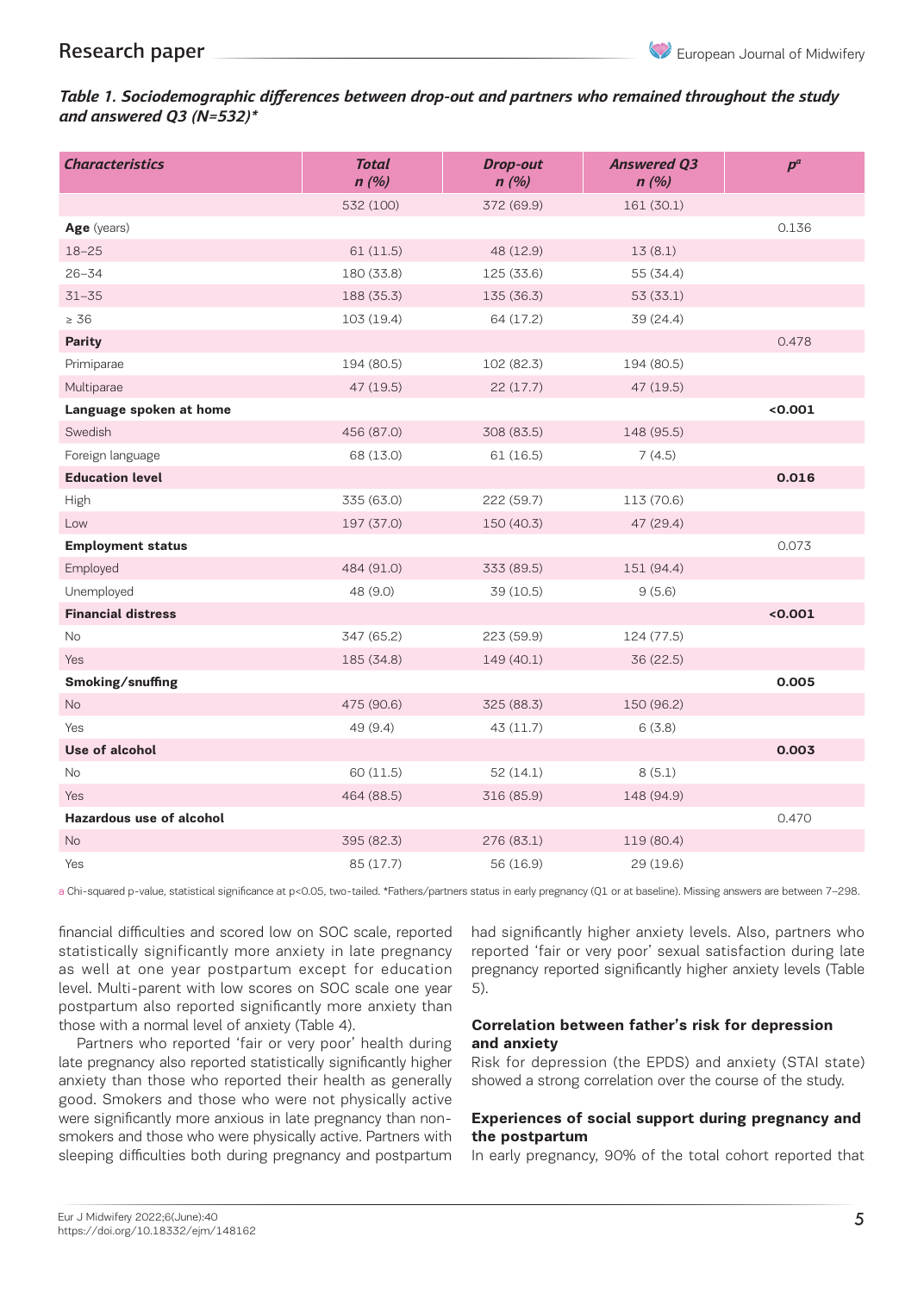### *Table 2. Sociodemographic characteristics and sense of coherence of partners during late pregnancy and one year postpartum in relation to depression (N=532)*

| <b>Characteristics</b>      | <b>Total at</b><br><b>baseline</b><br>n(%) | <b>02 Low</b><br>risk for<br>depression<br>n(%) | Q2 High<br>risk for<br>depression<br>n(%) | $p^a$<br><b>OR (95% CI)</b> | <b>03 Low</b><br>risk for<br>depression<br>n(%) | Q3 High<br>risk for<br>depression<br>n(%) | $p^a$ |
|-----------------------------|--------------------------------------------|-------------------------------------------------|-------------------------------------------|-----------------------------|-------------------------------------------------|-------------------------------------------|-------|
|                             | 532 (100)                                  | 234(91.1)                                       | 23(8.9)                                   |                             | 143 (91.7)                                      | 13(8.3)                                   |       |
| Age (years)*                |                                            |                                                 |                                           | 0.372                       |                                                 |                                           | 0.483 |
| $17 - 25$                   | 61(11.5)                                   | 19(8.3)                                         | 3(13.0)                                   |                             | 11(7.8)                                         | 1(7.7)                                    |       |
| $26 - 30$                   | 180 (33.8)                                 | 78 (33.9)                                       | 7(30.4)                                   |                             | 48 (34.0)                                       | 5(38.5)                                   |       |
| $31 - 35$                   | 188 (35.3)                                 | 83 (36.1)                                       | 11 (47.8)                                 |                             | 45 (31.9)                                       | 6(46.2)                                   |       |
| $\geq 36$                   | 103(19.4)                                  | 50(21.7)                                        | 2(8.7)                                    |                             | 37 (26.2)                                       | 1(7.7)                                    |       |
| Missing Q2-Q3=279/378       |                                            |                                                 |                                           |                             |                                                 |                                           |       |
| Parity*                     |                                            |                                                 |                                           | 0.263                       |                                                 |                                           | 0.427 |
| First-time parent           | 194 (80.5)                                 | 174 (82.5)                                      | 16 (72.7)                                 |                             | 83 (80.6)                                       | 7(70.0)                                   |       |
| Multi-parent                | 47 (19.5)                                  | 37(17.5)                                        | 6(27.3)                                   |                             | 20 (19.4)                                       | 3(30.0)                                   |       |
| Missing Q2-Q3=299/419       |                                            |                                                 |                                           |                             |                                                 |                                           |       |
| <b>Educational level*</b>   |                                            |                                                 |                                           | 0.060                       |                                                 |                                           | 0.444 |
| High                        | 335 (63.0)                                 | 172 (74.8)                                      | 13 (56.5)                                 |                             | 101 (71.6)                                      | 8(61.5)                                   |       |
| Low                         | 197 (37.0)                                 | 58 (25.2)                                       | 10(43.5)                                  |                             | 40 (28.4)                                       | 5(38.5)                                   |       |
| Missing Q2-Q3=279/378       |                                            |                                                 |                                           |                             |                                                 |                                           |       |
| <b>Employment status**</b>  |                                            |                                                 |                                           | 0.022                       |                                                 |                                           | 0.672 |
| Employed                    | 484 (91.0)                                 | 218 (94.8)                                      | 19 (82.6)                                 |                             | 134 (95.5)                                      | 12 (92.3)                                 |       |
| Unemployed                  | 48 (9.0)                                   | 12(5.2)                                         | 4(17.4)                                   | $3.8(1.2 - 13.0)$           | 7(5.0)                                          | 1(7.7)                                    |       |
| Missing Q2-Q3=279/376       |                                            |                                                 |                                           |                             |                                                 |                                           |       |
| Language spoken at home*    |                                            |                                                 |                                           | 0.823                       |                                                 |                                           | 0.404 |
| Swedish                     | 456 (87.0)                                 | 202 (89.4)                                      | 20 (90.9)                                 |                             | 130 (94.9)                                      | 13 (100.0)                                |       |
| Foreign language            | 68 (13.0)                                  | 24 (10.6)                                       | 2(9.1)                                    |                             | 7(5.1)                                          | O(0.0)                                    |       |
| Missing Q2-Q3=284/389       |                                            |                                                 |                                           |                             |                                                 |                                           |       |
| <b>Financial distress**</b> |                                            |                                                 |                                           | 0.041                       |                                                 |                                           | 0.118 |
| <b>No</b>                   | 347 (65.2)                                 | 175 (76.1)                                      | 13 (56.5)                                 | $2.4(1.0-5.9)$              | 113 (80.1)                                      | 8(61.5)                                   |       |
| Yes                         | 185 (34.8)                                 | 55 (23.9)                                       | 10(43.5)                                  |                             | 28 (19.9)                                       | 8(38.5)                                   |       |
| Missing Q2-Q3=279/378       |                                            |                                                 |                                           |                             |                                                 |                                           |       |
| Sense of coherence score*   |                                            |                                                 |                                           | 0.023                       |                                                 |                                           | 0.093 |
| High                        | 397 (79.1)                                 | 186 (84.2)                                      | 15 (65.2)                                 | $2.8(1.2 - 7.2)$            | 116 (85.3)                                      | 8(66.7)                                   |       |
| Low                         | 105 (20.9)                                 | 35 (15.8)                                       | 8(34.8)                                   |                             | 20 (14.7)                                       | 4(33.3)                                   |       |
| Missing Q2-Q3=295/391       |                                            |                                                 |                                           |                             |                                                 |                                           |       |

a Chi-squared p-value, statistical significance at p<0.05, two-tailed. Bold indicates significant values. \*Only asked in Q1. \*\*Asked in Q1 and Q3.

they experienced social support to a 'high extent' from their pregnant partner. In late pregnancy this was 91.9%, and 93.5% at one year postpartum. Experiences of social support to a 'high extent' from their own mother increased by approximately 10% from early pregnancy to one year postpartum (Q1=58.7%, Q2=69.3%, Q3=68.3%). The fathers/partners experienced their own father's social support also to a 'high extent' and this increased by almost 12% from early pregnancy to one year postpartum (Q1=43.2%, Q2=56.4%, Q3=55.0%). Also, friends, siblings, colleagues and significant others were reported as providing social support both during pregnancy and postpartum (Q1=83.7%, Q2=87.5%, Q3=85.7%). Friedman's test showed significant differences, between the three time points of administration of the questionnaires (Q1-Q3), of the extent fathers/partners reported experiencing social support from their own mother (p≤0.001) and father (p=0.020).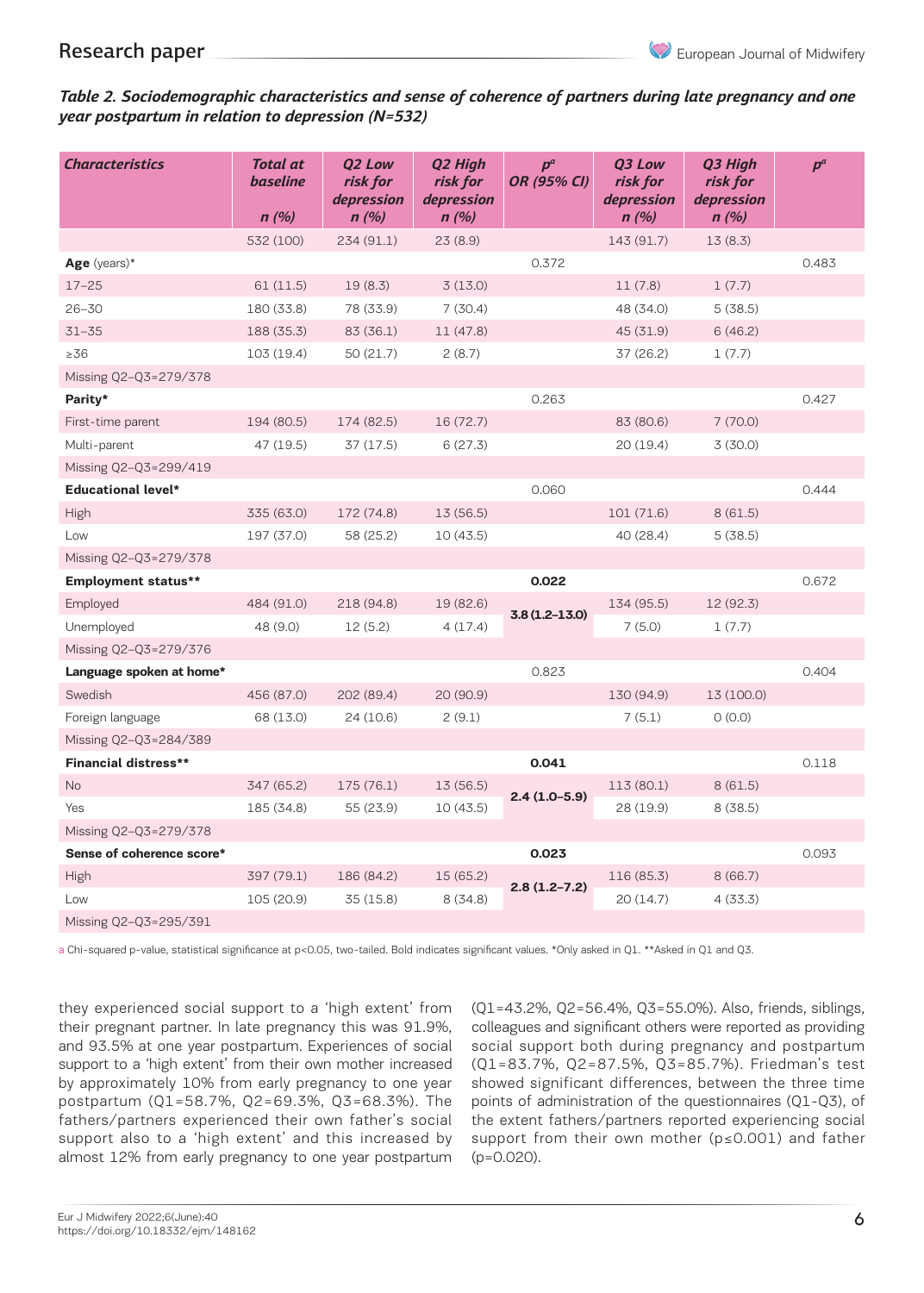## *Table 3. Lifestyle factors among partners during late pregnancy and one year postpartum in relation to risk for depression (N=532)*

| <b>Characteristics</b>          | <b>Total at</b><br><b>baseline</b><br>n(%) | <b>02 Low</b><br>risk for<br>depression<br>n(%) | Q2 High<br>risk for<br>depression<br>n(%) | $D^a$<br>OR (95% CI) | <b>03 Low</b><br>risk for<br>depression<br>n(%) | Q3 High<br>risk for<br>depression<br>n(%) | $p^a$             |
|---------------------------------|--------------------------------------------|-------------------------------------------------|-------------------------------------------|----------------------|-------------------------------------------------|-------------------------------------------|-------------------|
|                                 | 532 (100)                                  | 234(91.1)                                       | 23(8.9)                                   |                      | 143 (91.7)                                      | 13(8.3)                                   |                   |
| Self-reported health            |                                            |                                                 |                                           | 0.001                |                                                 |                                           | 0.024             |
| Generally good                  | 489 (96.1)                                 | 231 (98.7)                                      | 16 (69.6)                                 | $3.1(1.2 - 8.0)$     | 139 (92.7)                                      | 11 (84.6)                                 | $6.3(1.0 - 38.0)$ |
| Fair or very poor               | 20(3.9)                                    | 3(1.3)                                          | 7(30.4)                                   |                      | 4(2.8)                                          | 2(15.4)                                   |                   |
| Missing Q2-Q3=275/376           |                                            | 83 (36.1)                                       | 11(47.8)                                  |                      | 45 (31.9)                                       | 6(46.2)                                   |                   |
| <b>Smoking</b>                  |                                            |                                                 |                                           | 0.212                |                                                 |                                           | 0.445             |
| No                              | 475 (90.6)                                 | 226 (96.6)                                      | 21(91.3)                                  |                      | 133 (95.7)                                      | 13 (100.0)                                |                   |
| Yes                             | 49 (9.4)                                   | 8(3.4)                                          | 2(8.7)                                    |                      | 6(4.3)                                          | O(0.0)                                    |                   |
| Missing Q2-Q3=275/380           |                                            | 174 (82.5)                                      | 16(72.7)                                  |                      | 83 (80.6)                                       | 7(70.0)                                   |                   |
| <b>Hazardous use of alcohol</b> |                                            |                                                 |                                           | 0.421                |                                                 |                                           | 0.275             |
| <b>No</b>                       | 395 (82.3)                                 | 173 (79.0)                                      | 15(71.4)                                  |                      | 121 (93.1)                                      | 11 (84.6)                                 |                   |
| Yes                             | 85 (17.7)                                  | 46 (21.0)                                       | 6(28.6)                                   |                      | 9(6.9)                                          | 2(15.4)                                   |                   |
| Missing Q2-Q3=292/389           | 335 (63.0)                                 | 172 (74.8)                                      | 13 (56.5)                                 |                      | 101 (71.6)                                      | 8(61.5)                                   |                   |
| <b>Physical activity</b>        |                                            |                                                 |                                           | 0.112                |                                                 |                                           | 0.499             |
| Yes                             | 278 (53.0)                                 | 132 (56.4)                                      | 9(39.1)                                   |                      | 69 (48.3)                                       | 5(38.5)                                   |                   |
| <b>No</b>                       | 247 (47.0)                                 | 102 (43.6)                                      | 14 (60.9)                                 |                      | 74 (51.7)                                       | 8(61.5)                                   |                   |
| Missing Q2-Q3=275/376           |                                            | 218 (94.8)                                      | 19 (82.6)                                 | $3.8(1.2 - 13.0)$    | 134 (95.5)                                      | 12 (92.3)                                 |                   |
| <b>Sleeping difficulties</b>    |                                            |                                                 |                                           | 0.013                |                                                 |                                           | < 0.001           |
| Adequate sleep                  | 393 (75.0)                                 | 218 (93.2)                                      | 18 (78.3)                                 |                      | 132 (92.3)                                      | 8(61.5)                                   |                   |
| Lack of sleep                   | 131 (25.0)                                 | 16(6.8)                                         | 5(21.7)                                   | $1.2(1.0-1.5)$       | 11(7.7)                                         | 5(38.5)                                   | $7.5(2.0-27.0)$   |
| Missing Q2-Q3=275/376           | 456 (87.0)                                 | 202 (89.4)                                      | 20 (90.9)                                 |                      | 130 (94.9)                                      | 13 (100.0)                                |                   |
| <b>Sexual satisfaction</b>      |                                            |                                                 |                                           | 0.027                |                                                 |                                           | 0.118             |
| Fair or very good               | 465 (88.9)                                 | 181 (77.4)                                      | 13 (56.5)                                 |                      | 116 (82.9)                                      | 12 (100.0)                                |                   |
| Fair or very poor               | 58 (11.1)                                  | 53 (22.6)                                       | 10(43.5)                                  | $2.6(1.1-6.3)$       | 24(17.1)                                        | O(0.0)                                    |                   |
| Missing Q2-Q3=275/380           |                                            |                                                 |                                           |                      |                                                 |                                           |                   |

a Chi-squared p-value, statistical significance at p<0.05, two-tailed. Bold indicates significant values.

## *Table 4. Sociodemographic characteristics and sense of coherence of partners during late pregnancy and one year postpartum in relation to anxiety (N=532)*

| <b>Characteristics</b> | <b>Total</b><br>n(%) | <b>Q2 Normal</b><br>anxiety<br>n(%) | Q2 High<br>anxiety<br>n(%) | $p^a$<br><b>OR (95% CI)</b> | Q3 Normal<br>anxiety<br>n(%) | Q3 High<br>anxiety<br>n(%) | $p^a$<br><b>OR (95% CI)</b> |
|------------------------|----------------------|-------------------------------------|----------------------------|-----------------------------|------------------------------|----------------------------|-----------------------------|
|                        | 532 (100)            | 222 (89.2)                          | 27(10.8)                   |                             | 141 (87.6)                   | 20(12.4)                   |                             |
| Age (years) $*$        |                      |                                     |                            | 0.997                       |                              |                            | 0.302                       |
| $17 - 25$              | 61(11.5)             | 18(8.3)                             | 2(7.4)                     |                             | 12(8.7)                      | O(0.0)                     |                             |
| $26 - 30$              | 180 (33.8)           | 75 (34.4)                           | 9(33.3)                    |                             | 50(36.2)                     | 5(25.0)                    |                             |
| $31 - 35$              | 188 (35.3)           | 79 (36.2)                           | 10(37.0)                   |                             | 43 (31.2)                    | 9(45.0)                    |                             |
| $\geq 36$              | 103(19.4)            | 46(21.1)                            | 6(22.2)                    |                             | 33 (23.9)                    | 6(30.0)                    |                             |
| Missing Q2-Q3=294/381  |                      |                                     |                            |                             |                              |                            |                             |

Continued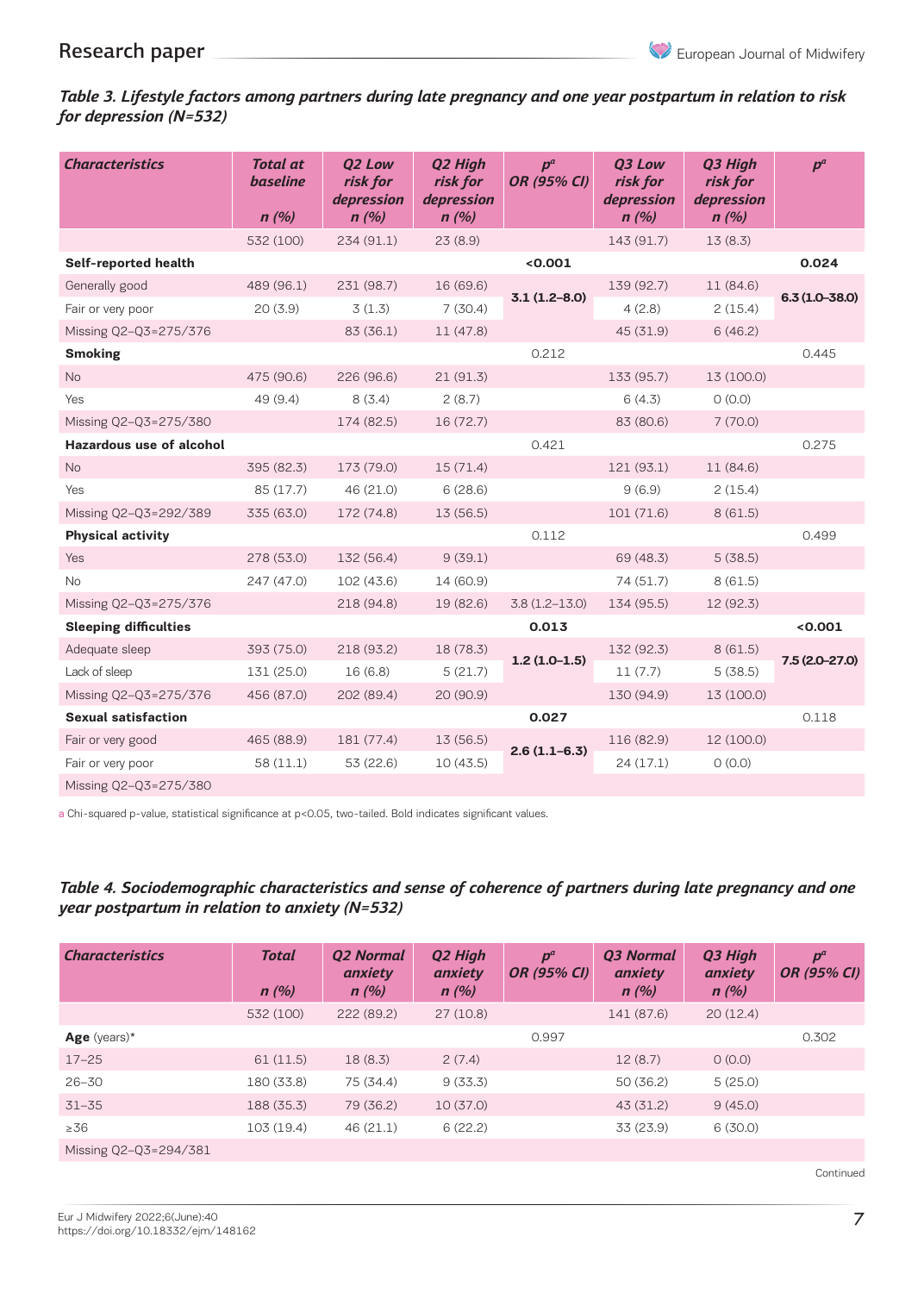

## *Table 4.* Continued

| <b>Characteristics</b>      | <b>Total</b><br>n(%) | <b>02 Normal</b><br>anxiety<br>n(%) | Q2 High<br>anxiety<br>n(%) | $D^a$<br>OR (95% CI) | <b>03 Normal</b><br>anxiety<br>n(%) | Q3 High<br>anxiety<br>n(%) | $p^a$<br><b>OR (95% CI)</b> |
|-----------------------------|----------------------|-------------------------------------|----------------------------|----------------------|-------------------------------------|----------------------------|-----------------------------|
| Parity*                     |                      |                                     |                            | 0.029                |                                     |                            | 0.006                       |
| First-time parent           | 194 (80.5)           | 170 (83.7)                          | 15 (65.2)                  | $2.7(1.0-7.0)$       | 84 (82.4)                           | 7(50.0)                    | $4.7(1.4 - 14.9)$           |
| Multi-parent                | 47 (19.5)            | 33(16.3)                            | 8(34.8)                    |                      | 18 (17.6)                           | 7(50.0)                    |                             |
| Missing Q2-Q3=313/423       |                      |                                     |                            |                      |                                     |                            |                             |
| <b>Education level*</b>     |                      |                                     |                            | 0.025                |                                     |                            | 0.308                       |
| High                        | 335 (63.0)           | 165 (75.7)                          | 15 (55.6)                  | $2.5(1.1-5.6)$       | 95 (68.8)                           | 16 (80.0)                  |                             |
| Low                         | 197 (37.0)           | 53 (24.3)                           | 12 (44.4)                  |                      | 43 (31.2)                           | 4(20.0)                    |                             |
| Missing Q2-Q3=294/381       |                      |                                     |                            |                      |                                     |                            |                             |
| <b>Employment status**</b>  |                      |                                     |                            | < 0.001              |                                     |                            | 0.013                       |
| Employed                    | 484 (91.0)           | 208 (95.4)                          | 21(77.8)                   | $5.9(2.0-18.0)$      | 137 (97.2)                          | 17 (85.0)                  | $6.0(1.2 - 29.0)$           |
| Unemployed                  | 48 (9.0)             | 10(4.6)                             | 6(22.2)                    |                      | 4(2.8)                              | 3(15.0)                    |                             |
| Missing Q2-Q3=294/381       |                      |                                     |                            |                      |                                     |                            |                             |
| Language spoken at home*    |                      |                                     |                            | 0.293                |                                     |                            | 0.922                       |
| Swedish                     | 456 (87.0)           | 192 (89.7)                          | 25(96.2)                   |                      | 127 (95.5)                          | 19 (95.0)                  |                             |
| Foreign language            | 68 (13.0)            | 22(10.3)                            | 1(3.8)                     |                      | 6(4.5)                              | 1(5.0)                     |                             |
| Missing Q2-Q3=299/386       |                      |                                     |                            |                      |                                     |                            |                             |
| <b>Financial distress**</b> |                      |                                     |                            | 0.006                |                                     |                            | 0.027                       |
| <b>No</b>                   | 347 (65.2)           | 167 (76.6)                          | 14(51.9)                   | $3.0(1.3-6.9)$       | 115 (81.6)                          | 12 (60.0)                  |                             |
| Yes                         | 185 (34.8)           | 51(23.4)                            | 13(48.1)                   |                      | 26(18.4)                            | 8(40.0)                    | $2.9(1.1-7.9)$              |
| Missing Q2-Q3=294/381       |                      |                                     |                            |                      |                                     |                            |                             |
| Sense of coherence score*   |                      |                                     |                            | < 0.001              |                                     |                            | < 0.001                     |
| High                        | 397 (79.1)           | 180 (86.1)                          | 15(57.7)                   | $4.55(1.9-10.9)$     | 116 (87.9)                          | 10(52.6)                   |                             |
| Low                         | 105 (20.9)           | 29(13.9)                            | 11(42.3)                   |                      | 16(12.1)                            | 9(47.4)                    | $6.5(2.3-18.5)$             |
| Missing Q2-Q3=304/388       |                      |                                     |                            |                      |                                     |                            |                             |

a Chi-squared p-value, statistical significance at p<0.05, two-tailed. Bold indicates significant values. \*Only asked in Q1. \*\*Asked in Q1 and Q3.

*Table 5. Life-style factors among partners during late pregnancy and one year postpartum in relation to anxiety (N=532)*

| <b>Characteristics</b>          | Total      | <b>Pregnancy</b>                    |                                        |                             | <b>Postpartum</b>                   |                            |                             |  |
|---------------------------------|------------|-------------------------------------|----------------------------------------|-----------------------------|-------------------------------------|----------------------------|-----------------------------|--|
|                                 | n(%)       | <b>Q2 Normal</b><br>anxiety<br>n(%) | Q <sub>2</sub> High<br>anxiety<br>n(%) | $p^a$<br><b>OR (95% CI)</b> | <b>03 Normal</b><br>anxiety<br>n(%) | Q3 High<br>anxiety<br>n(%) | $p^a$<br><b>OR (95% CI)</b> |  |
|                                 | 532 (100)  | 222 (89.2)                          | 27(10.8)                               |                             | 141 (87.6)                          | 20(12.4)                   |                             |  |
| Self-reported health            |            |                                     |                                        | < 0.001                     |                                     |                            | 0.113                       |  |
| Generally good                  | 489 (96.1) | 220 (99.1)                          | 20(74.1)                               |                             | 137 (97.2)                          | 18 (90.0)                  |                             |  |
| Fair or very poor               | 20(3.9)    | 2(0.9)                              | 7(25.9)                                | 38.5 (7.5-19.7)             | 4(2.8)                              | 2(10.0)                    |                             |  |
| Missing $Q2-Q3=12/2$            |            |                                     |                                        |                             |                                     |                            |                             |  |
| <b>Smoking</b>                  |            |                                     |                                        | 0.005                       |                                     |                            | 0.763                       |  |
| <b>No</b>                       | 475 (90.6) | 215(96.8)                           | 23(85.2)                               |                             | 133 (96.4)                          | 19 (95.0)                  |                             |  |
| Yes                             | 49(9.4)    | 7(3.2)                              | 4(14.8)                                | $5.3(1.4-19.6)$             | 5(3.6)                              | 1(5.0)                     |                             |  |
| Missing Q2-Q3=12/5              |            |                                     |                                        |                             |                                     |                            |                             |  |
| <b>Hazardous use of alcohol</b> |            |                                     |                                        |                             |                                     |                            | 0.649                       |  |
| <b>No</b>                       | 395 (82.3) | 164 (79.6)                          | 17 (68.0)                              |                             | 116 (92.1)                          | 16 (88.9)                  |                             |  |
| Yes                             | 85 (17.7)  | 42 (20.4)                           | 8(32.0)                                |                             | 10(7.9)                             | 2(11.1)                    |                             |  |
|                                 |            |                                     |                                        |                             |                                     |                            | Continued                   |  |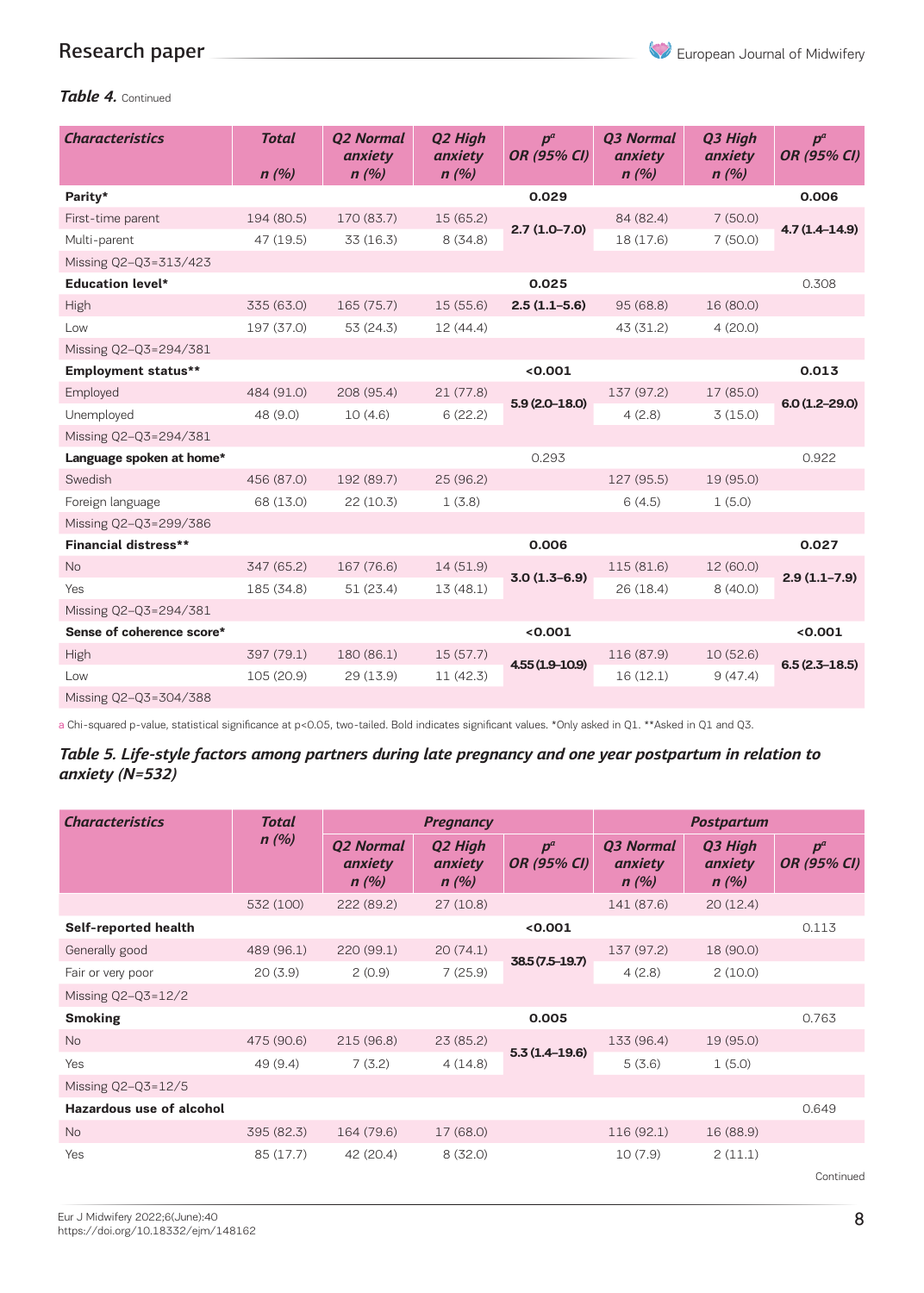European Journal of Midwifery

## Research paper

### *Table 5.* Continued

| <b>Characteristics</b>       | <b>Total</b> | <b>Pregnancy</b>                    |                            |                             | <b>Postpartum</b>                   |                            |                             |
|------------------------------|--------------|-------------------------------------|----------------------------|-----------------------------|-------------------------------------|----------------------------|-----------------------------|
|                              | n(%)         | <b>Q2 Normal</b><br>anxiety<br>n(%) | Q2 High<br>anxiety<br>n(%) | $p^a$<br><b>OR (95% CI)</b> | <b>Q3 Normal</b><br>anxiety<br>n(%) | Q3 High<br>anxiety<br>n(%) | $p^a$<br><b>OR (95% CI)</b> |
| Missing Q2-Q3=30/19          |              |                                     |                            |                             |                                     |                            |                             |
| <b>Physical activity</b>     |              |                                     |                            | 0.001                       |                                     |                            | 0.706                       |
| Yes                          | 278 (53.0)   | 131 (59.3)                          | 7(25.9)                    |                             | 64 (46.7)                           | 8(42.1)                    |                             |
| <b>No</b>                    | 247 (47.0)   | 90(40.7)                            | 20(74.1)                   | $4.6(1.7-10.2)$             | 73 (53.3)                           | 11 (57.9)                  |                             |
| Missing Q2-Q3=13/7           |              |                                     |                            |                             |                                     |                            |                             |
| <b>Sleeping difficulties</b> |              |                                     |                            | < 0.001                     |                                     |                            | 0.003                       |
| Adequate sleep               | 393 (75.0)   | 209 (94.6)                          | 19(70.4)                   | $7.3(2.6-0.1)$              | 129(92.1)                           | 14 (70.0)                  | $5.0(1.6-15.7)$             |
| Lack of sleep                | 131 (25.0)   | 12(5.4)                             | 8(29.6)                    |                             | 11(7.9)                             | 6(30.0)                    |                             |
| Missing $Q2-Q3=13/3$         |              |                                     |                            |                             |                                     |                            |                             |
| <b>Sexual satisfaction</b>   |              |                                     |                            | 0.045                       |                                     |                            | 0.584                       |
| Fair or very good            | 465 (88.9)   | 170 (76.9)                          | 16(59.3)                   |                             | 115 (83.9)                          | 15(78.9)                   |                             |
| Fair or very poor            | 58 (11.1)    | 51(23.1)                            | 11(40.7)                   | $2.3(1.0-5.2)$              | 22(16.1)                            | 4(21.1)                    |                             |
| Missing Q2-Q3=13/3           |              |                                     |                            |                             |                                     |                            |                             |

a Chi-squared p-value, statistical significance at p<0.05, two-tailed. Bold indicates significant values. Questions asked in all three Q1–Q3.

#### **Received social support during pregnancy and postpartum in relation to risk for depression and anxiety**

Those fathers/partners who received social support to a higher extent from their pregnant partner in early and late pregnancy (Q1 and Q2) had a lower risk for depression (p=0.001, p=0.002, respectively) as well as a lower risk for anxiety (p=0.001, p=0.002, respectively). Also, those who received social support from their own mother in early pregnancy, as well as one year postpartum, had a lower risk for depression (p=0.018, p=0.002, respectively) and lower risk for anxiety one year postpartum (p=0.021). Those fathers/partners who received social support from their own father had lower anxiety in late pregnancy (p=0.045). If reviewed, social support to a higher extent from significant others the fathers/partners had significantly lower anxiety in early pregnancy and one year postpartum (p=0.004, p=0.017, respectively).

#### **DISCUSSION**

An important finding in the present study was that during late pregnancy almost 8% and at one year postpartum almost 9% of partners, exhibited a high risk for depression. This result is in line with the most recent meta-analysis of PPND<sup>5</sup>. In our first report from the same cohort the figure was 10%<sup>13</sup>. The analyses showed no significant differences in partner's risk for depression at the three different time points (Q1, Q2 and Q3). Our findings point to a need for directed support from the community for approximately one in ten expectant or new partners. This group of expectant partners had a less favorable socioeconomic situation (unemployed with financial difficulties) and scored low for SOC during pregnancy (although not one year postpartum), which is strongly related to poorer perceived health and which in turn may impact harmfully on other family members<sup>6</sup>. Fathers' depression has been shown to be associated with emotional and behavioral consequences in their children<sup>1,3,7</sup>. In early pregnancy 9% were unemployed whereas at one year postpartum only 4.3% were unemployed. These lower figures represent dropouts from the study and may be one possible reason for significantly lower figures than we expected for anxiety and symptoms of depression one year after childbirth. This vulnerable group of partners who continued participation to Q3 reported poor health and had sleeping difficulties both during pregnancy and up to one year postpartum. The longitudinal design of the present study may in part be responsible for the high drop-out rates at Q2 and Q3 and therefore we conclude that there is a high hidden statistic since we were not successful in reaching those who were feeling worst and therefore there is a high likelihood of selection bias. How to reach this most vulnerable group is an unanswered question.

There is also a relationship between paternal and maternal depression<sup>9,27</sup>. Maternal mental health problems are considered as a major public health challenge worldwide<sup>28</sup> with prevalence rates of perinatal depression reported to be between 10% and 20%4,29, impacting the health of the whole family<sup>1</sup>. A systematic review, meta-analysis and meta-regression of 291 studies from 56 countries showed a global prevalence of maternal postpartum depression (PPD) was 17.7% with significant heterogeneity across nations<sup>30</sup>. The primary risk factor for paternal depression has been shown to be maternal depression<sup>5</sup>; father's history of severe depression or anxiety is also contributing factor.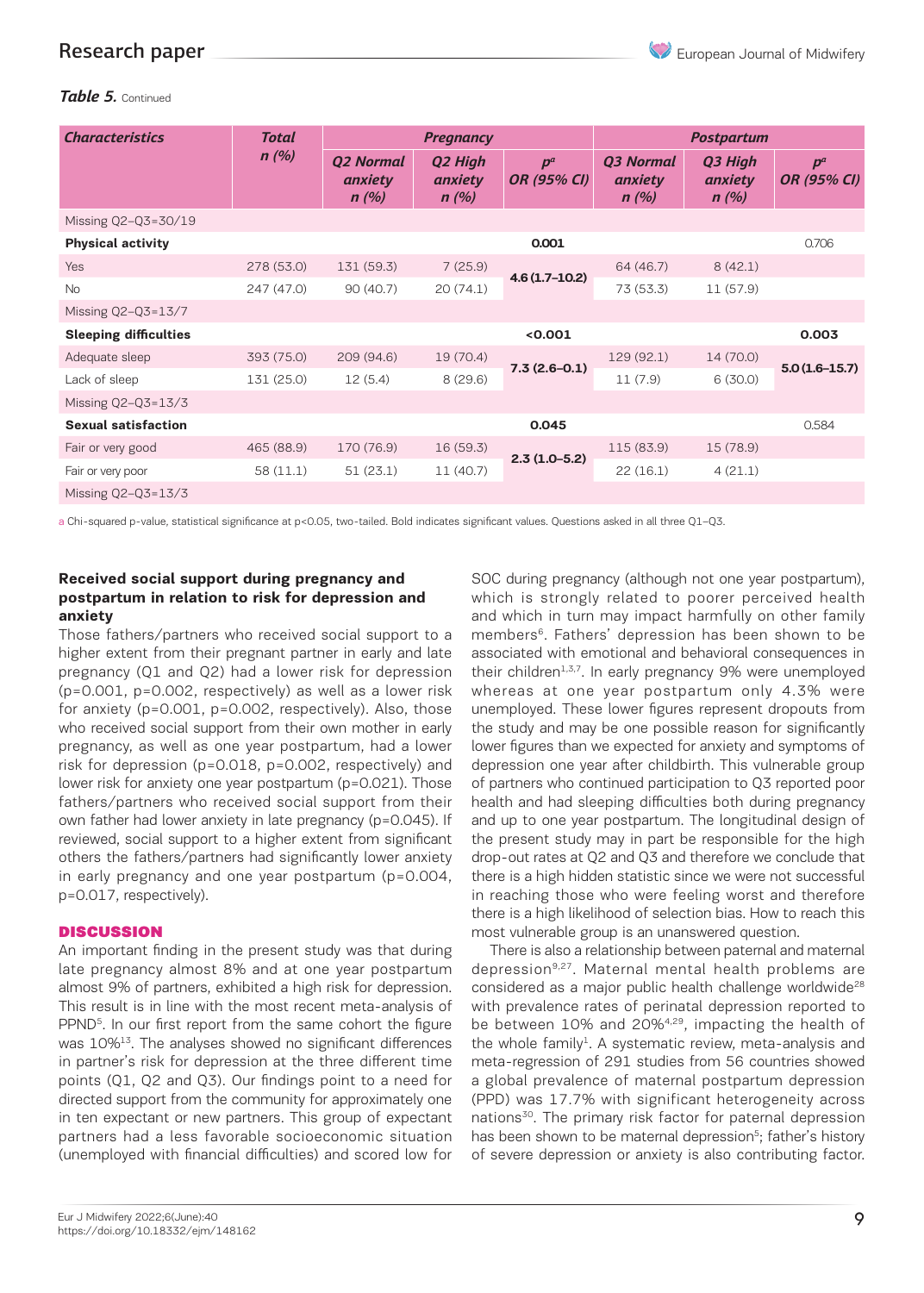There is an urgent need for healthcare providers to reach out to those families who are in great need of support perinatally. Focus and resources should be directed to the most vulnerable families. Therefore, we propose that it is necessary, for the well-being of the family unit, to observe partners' mental health in early pregnancy. During pregnancy, it may be difficult for the partners to ask their own questions, especially when the mother-to-be is present and therefore an exclusive meeting with the midwife both before and after birth should be offered to all partners. This is also supported by earlier research<sup>13,31</sup>. Screening of partner's psychological health may prove to be as important as screening for maternal psychological health. Equality care for all cannot be the goal, but equity care is necessary. Priority and more resources must be offered to those who need it most. In the present study, we were not able to compare results from EPDS between partners because of ethical considerations. However, in clinical practice it is important to take in account both parents' psychological health.

The results disclosed that up to 12% of fathers had high anxiety both during pregnancy and one year postpartum; both first-time fathers and multi-parents were anxious. This group also had a less favorable socioeconomic situation, poorer self-reported health as well as low scores on the SOC scale at both time-points. In the present study, anxiety and risk for depression showed a significantly strong correlation. As earlier discussed, paternal depression and anxiety can have both emotional and behavioral consequences for the offspring<sup>7</sup>. There is an urgency for action and revision of the way we work with families; results from the present and earlier research should be applied clinically. In dysfunctional families, it is often the children who suffer. The message is that it is important to identify both maternal and paternal risks for depression during pregnancy and the postpartum, because untreated perinatal depression and other mood disorders can have devastating consequences for the whole family $6$ . Therefore, it is time for a paradigm shift with more family-focused care during pregnancy and during the postpartum period. Screening of fathers/partners for depression has increased in Sweden, but it is crucial that knowledge about the benefits of family-focused care is continuously relayed to caregivers.

Overall, our results showed that social support is a health factor and has significant importance concerning signs of depression and anxiety both during pregnancy and postpartum. Partners experienced increased social support from their own parents by almost 12% from early pregnancy to one year postpartum. As pregnancy is a matter for the family unit it is also important to address the partner's social support in early pregnancy. Earlier research has shown that social support is of importance for the mothers well being<sup>14,16</sup> but the research goes apart as regards social support for fathers $14,32$ . There appears to be a need to further explore to what extent social support for fathers-tobe during the perinatal period is meaningful.

Sweden is considered to be the most gender-equal society in Europe, but many factors are weighed in the ranking, such as health, work, economy, violence, level of education, inequalities and political power $33$ . In Sweden, the parents have equal right to parental leave until the child is 18 months old. Both parents are allowed 50% of the days, although three of the months are reserved for the parent who was not pregnant $34$ . The remaining days can be transferred between the parents. Despite this, the taking of parental leave is still unequally distributed in Sweden. According to Central Organization of Salaried Employees, 'Tjänstemännens centralorganisation' [TCO]34, gender equality index, only 31.3% of the days were used by the partners last year. The main reason given for this is family economy, and the most socially vulnerable are absent in the group taking parental leave. It has been shown that fathers who did not take parental leave had a greater prevalence of PPND compared to fathers who did take leave<sup>32</sup>. This is an issue of high political priority $35$ . The most vulnerable men with a low sense of coherence in our study were underrepresented in answering the third questionnaire postpartum (Q3). In order to strengthen the sense of coherence among fathers/partners, it would be of importance to pay attention to this vulnerable group of men and guide them, already during pregnancy, to organized groups or arenas targeting fathers/partners-to-be.

#### **Strengths and limitations**

The fact that the study was multi-centered and that data were collected prospectively may be considered as strengths of the study, as was the initial large cohort size. Also, the study included partners of both genders, although most were men. The use of validated instruments in the questionnaires is also a strength<sup>18-22</sup>. However, the dropout rate that occurred between questionnaires Q1 and Q3 was considerable, with a final drop-out of more than twothirds of the participants, which hampers the drawing of conclusions in our study. The findings may therefore be skewed. Those who constituted the drop-out group had less favorable sociodemographic and lifestyle factors. They had low levels of education, were unemployed, had financial difficulties, did not speak Swedish at home, and were smokers. Another limitation is that we do not know anything about the external drop-out group, but the internal dropout group is mainly composed of fathers who had moved during pregnancy or the puerperium and were impossible to trace. This is a flaw in the study design; the collection of partners' social security numbers might have mitigated this problem. A further limitation is the lack of information about fathers with pre-pregnancy depression. These fathers may require extra attention during the perinatal period, since their symptoms may cause extra vulnerability for the whole family. The fact that data collection was completed six years ago could be considered a weakness due to possible changes in society and healthcare during that time. However, in our point of view, these changes have not been so great as to influence our results.

The cut-off point for EPDS in the current study can also be a matter for discussion. Earlier studies have pointed to the fact that there may be a lower EPDS cut-off for fathers<sup>23</sup>. The reason is that the EPDS was developed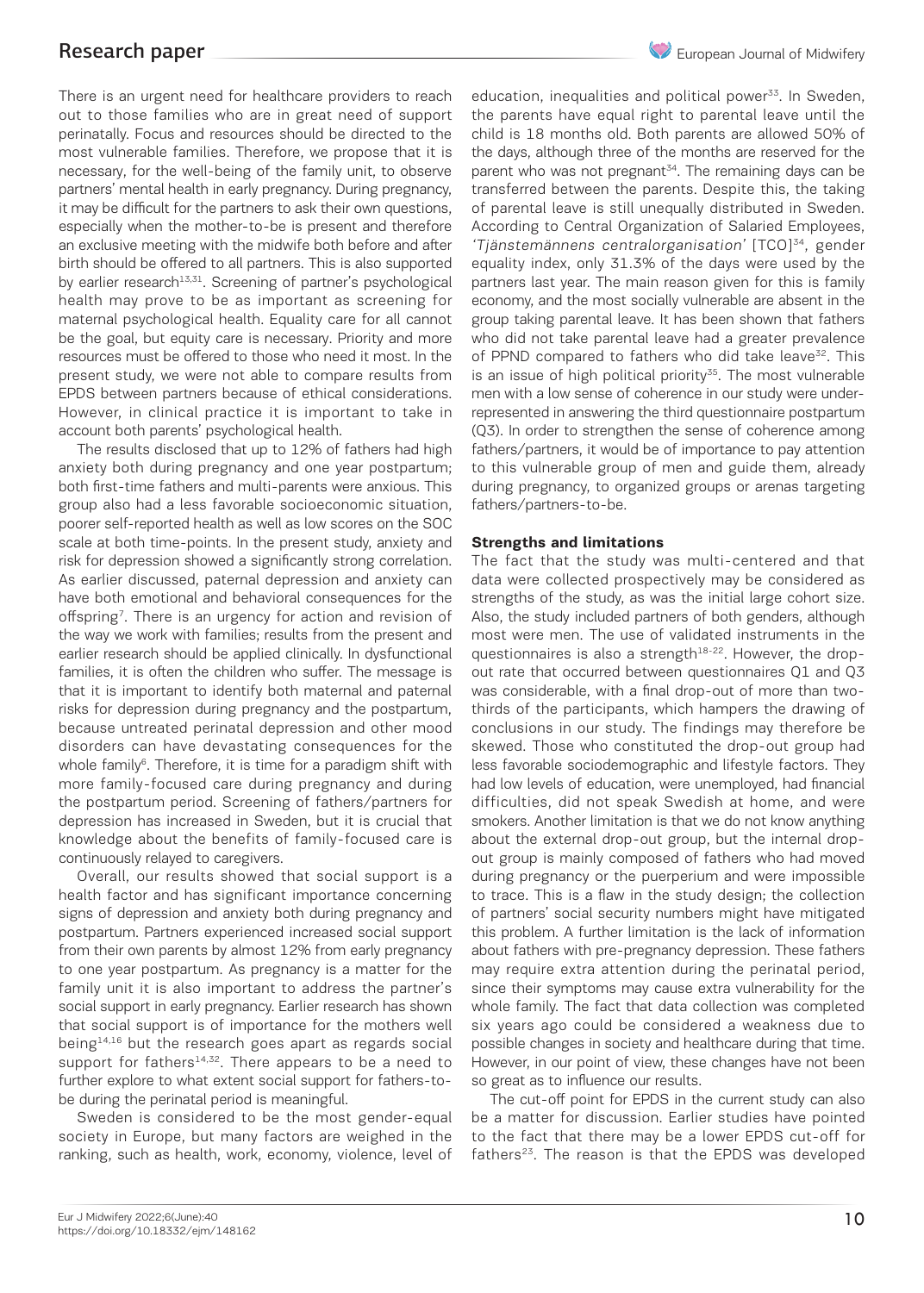for mothers and that some questions may measure mothers' emotional reactions to a greater extent than the fathers'23 and therefore a lower cut-off for fathers may be recommendable. If a lower cut-off point had been used a higher rate of risk for depression would have been shown.

### CONCLUSIONS

At least one in ten fathers/partners has depressive symptoms and anxiety during pregnancy and up to one year postpartum, therefore it is vital to pay attention to the health and well-being of partners as well as the mother's health. Received social support is of great importance to reduce symptoms of depression and anxiety. Societies need to act at a political level to strengthen vulnerable families. It is time for action to develop family-focused care to prevent and sustain the family's well-being.

#### REFERENCES

- 1. Glasser S, Lerner-Geva L. Focus on fathers: paternal depression in the perinatal period. Perspect Public Health. 2019;139(4):195-198. doi:10.1177/1757913918790597
- 2. Massoudi P, Hwang CP, Wickberg B. Fathers' depressive symptoms in the postnatal period: Prevalence and correlates in a population-based Swedish study. Scand J Public Health. 2016;44(7):688-694. doi:10.1177/1403494816661652
- 3. Ramchandani P, Stein A, Evans J, O'Connor TG. Paternal depression in the postnatal period and child development: a prospective population study. Lancet. 2005;365(9478):2201-2205. doi:10.1016/S0140-6736(05)66778-5
- 4. Epifanio MS, Genna V, De Luca C, Roccella M, La Grutta S. Paternal and Maternal Transition to Parenthood: The Risk of Postpartum Depression and Parenting Stress. Pediatr Rep. 2015;7(2):5872. doi:10.4081/pr.2015.5872
- 5. Cameron EE, Sedov ID, Tomfohr-Madsen LM. Prevalence of paternal depression in pregnancy and the postpartum: An updated meta-analysis. J Affect Disord. 2016;206:189-203. doi:10.1016/j.jad.2016.07.044
- 6. Bruno A, Celebre L, Mento C, et al. When Fathers Begin to Falter: A Comprehensive Review on Paternal Perinatal Depression. Int J Environ Res Public Health. 2020;17(4):1139. doi:10.3390/ijerph17041139
- 7. Ramchandani PG, Stein A, O'Connor TG, Heron J, Murray L, Evans J. Depression in men in the postnatal period and later child psychopathology: a population cohort study. J Am Acad Child Adolesc Psychiatry. 2008;47(4):390- 398. doi:10.1097/CHI.0b013e31816429c2
- 8. Goodman JH. Paternal postpartum depression, its relationship to maternal postpartum depression, and implications for family health. J Adv Nurs. 2004;45(1):26- 35. doi:10.1046/j.1365-2648.2003.02857.x
- 9. Kim P, Swain JE. Sad dads: paternal postpartum depression. Psychiatry (Edgmont). 2007;4(2):35-47. Accessed April 8, 2022. https://www.ncbi.nlm.nih.gov/ pmc/articles/PMC2922346/pdf/PE\_4\_2\_36.pdf
- 10. O'Brien AP, McNeil KA, Fletcher R, et al. New Fathers' Perinatal Depression and Anxiety-Treatment Options: An Integrative Review. Am J Mens Health. 2017;11(4):863- 876. doi:10.1177/1557988316669047
- 11. American Psychiatric Association. Diagnostic and Statistical Manual of Mental Disorders. 5th ed. American Psychiatric Publishing; 2013. doi:10.1176/appi.books.9780890425596
- 12. Persson EK, Kvist L. Postnatal Sense of Security, Anxiety and Risk for Postnatal Depression. J Womens Health Issues Care. 2014;3(3). doi:10.4172/2325-9795.1000141
- 13. Finnbogadóttir H, Persson EK. Lifestyle factors, selfreported health and sense of coherence among fathers/ partners in relation to risk for depression and anxiety in early pregnancy. Scand J Caring Sci. 2019;33(2):436- 445. doi:10.1111/scs.12641
- 14. Ngai FW, Ngu SF. Predictors of maternal and paternal depressive symptoms at postpartum. J Psychosom Res. 2015;78(2):156-161. doi:10.1016/j.jpsychores.2014.12.003
- 15. Widarsson M, Engström G, Berglund A, Tydén T, Lundberg P. Parental stress and dyadic consensus in early parenthood among mothers and fathers in Sweden. Scand J Caring Sci. 2014;28(4):689-699. doi:10.1111/scs.12096
- 16. Field T. Postnatal anxiety prevalence, predictors and effects on development: A narrative review. Infant Behav Dev. 2018;51:24-32. doi:10.1016/j.infbeh.2018.02.005
- 17. Finnbogadóttir H, Dykes AK, Wann-Hansson C. Prevalence of domestic violence during pregnancy and related risk factors: a cross-sectional study in southern Sweden. BMC Womens Health. 2014;14(1):63. doi:10.1186/1472-6874-14-63
- 18. Sullivan M, Karlsson J, Ware JE. The Swedish SF-36 Health Survey--I. Evaluation of data quality, scaling assumptions, reliability and construct validity across general populations in Sweden. Soc Sci Med. 1995;41(10):1349-1358. doi:10.1016/0277-9536(95)00125-q
- 19. Antonovsky A. The structure and properties of the sense of coherence scale. Soc Sci Med. 1993;36(6):725-733. doi:10.1016/0277-9536(93)90033-z
- 20. Saunders JB, Aasland OG, Babor TF, de la Fuente JR, Grant M. Development of the Alcohol Use Disorders Identification Test (AUDIT): WHO Collaborative Project on Early Detection of Persons with Harmful Alcohol Consumption--II. Addiction. 1993;88(6):791-804. doi:10.1111/j.1360-0443.1993.tb02093.x
- 21. Cox JL, Holden JM, Sagovsky R. Detection of postnatal depression. Development of the 10-item Edinburgh Postnatal Depression Scale. Br J Psychiatry. 1987;150(6):782-786. doi:10.1192/bjp.150.6.782
- 22. Spielberger CD, Gorsuch RL, Lushene RE. Statetrait anxiety inventory: self-evaluation questionnaire. Consulting Psychologists Press;1983.
- 23. Matthey S, Barnett B, Kavanagh DJ, Howie P. Validation of the Edinburgh Postnatal Depression Scale for men, and comparison of item endorsement with their partners. J Affect Disord. 2001;64(2-3):175-184. doi:10.1016/s0165-0327(00)00236-6